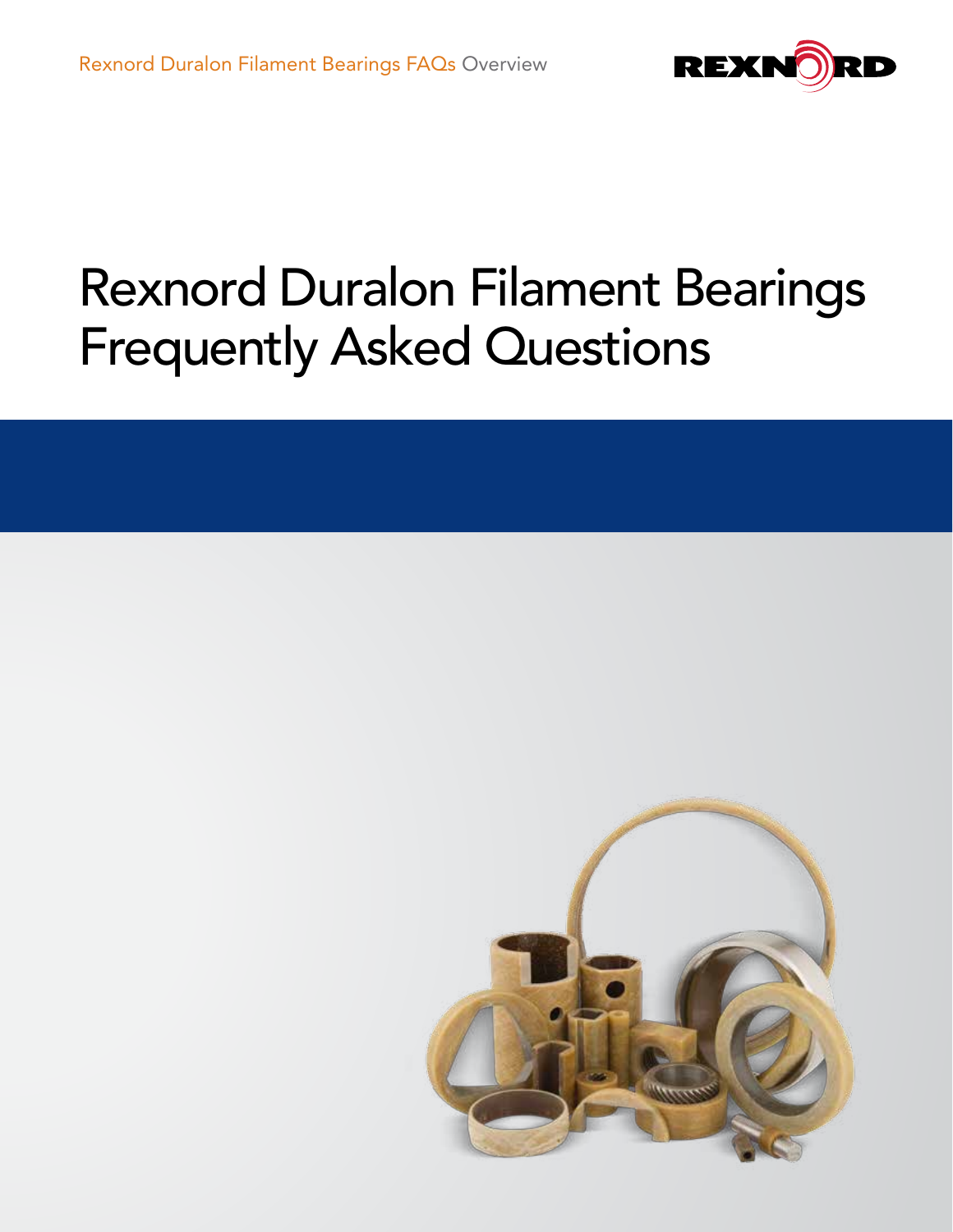

## Rexnord Duralon Filament Bearings Frequently Asked Questions

To help you understand the features, benefits and applications of the Rexnord® Duralon® Filament Bearings product offering, read our frequently asked questions (FAQs) and their answers below. Don't see your questions? Contact your Rexnord Account Executive or call the Rexnord Bearing Technical Support team at 317-273-5781.



| <b>Questions</b>                                                                                 | <b>Answers</b>                                                                                                                                                                                                                                                                                                                                                                                                                                                                                                                                                                                                                                                                                                                                                      |
|--------------------------------------------------------------------------------------------------|---------------------------------------------------------------------------------------------------------------------------------------------------------------------------------------------------------------------------------------------------------------------------------------------------------------------------------------------------------------------------------------------------------------------------------------------------------------------------------------------------------------------------------------------------------------------------------------------------------------------------------------------------------------------------------------------------------------------------------------------------------------------|
| What are some of the typical, most common applications for<br>Rexnord Duralon Filament Bearings? | Agricultural machinery, construction equipment, energy<br>processing equipment, food & beverage processing equipment,<br>forest product processing equipment, hydraulic and pneumatic<br>cylinders, lift systems, material handling machinery, mining<br>equipment, recreational vehicle clutches, sailboats, stern drives,<br>and water management valves and actuators.                                                                                                                                                                                                                                                                                                                                                                                           |
| Can the bearings be customized?                                                                  | Yes. To meet your specific needs, our experienced engineers<br>offer customized designs, including 16 patents and more than<br>4,200 special designs, to optimize application performance and<br>extend bearing life.                                                                                                                                                                                                                                                                                                                                                                                                                                                                                                                                               |
| What material are the bearings made of?                                                          | They are constructed of a woven Teflon®* and polyester fiber<br>self-lubricating liner supported by a filament-wound continuous<br>fiberglass filament and epoxy resin matrix. The unique<br>combination of fiberglass and resins offer a corrosion-resistant<br>product that reduces downtime and improves productivity.                                                                                                                                                                                                                                                                                                                                                                                                                                           |
| Does the product require lubrication?                                                            | Lubrication or complex lubrication systems are not required.<br>They operate self-lubricated with Teflon* to 30,000 psi (207 MPa)<br>dynamically.                                                                                                                                                                                                                                                                                                                                                                                                                                                                                                                                                                                                                   |
| What range of sizes are available?                                                               | The size options can range from 1/8- to 26-inch (3.18 to 660.40<br>millimeters) inside diameters, with wall sections up to 1 inch<br>(25.40 millimeters).                                                                                                                                                                                                                                                                                                                                                                                                                                                                                                                                                                                                           |
| What are the advantages of Rexnord Duralon Filament<br>Bearings vs. others?                      | • Reduced product maintenance due to the self-lubricating feature.<br>• The bearings are corrosion- and moisture-resistant; they perform<br>when submerged in fresh or salt water.<br>• Non metallic composite bearing material will not seize to the<br>shaft.<br>• Bearings offer a high load capacity, with low sliding friction for<br>oscillating, linear and full rotation applications.<br>• Interchanges are available for metallic and polymer bearings<br>and thrust washers.<br>• These bearings are non metallic, so they are 77 percent lighter in<br>weight than steel bearings and 30 percent lighter than aluminum<br>bearings.<br>• The bearings are electrically insulating.<br>• Our product quality is backed by trusted engineering expertise. |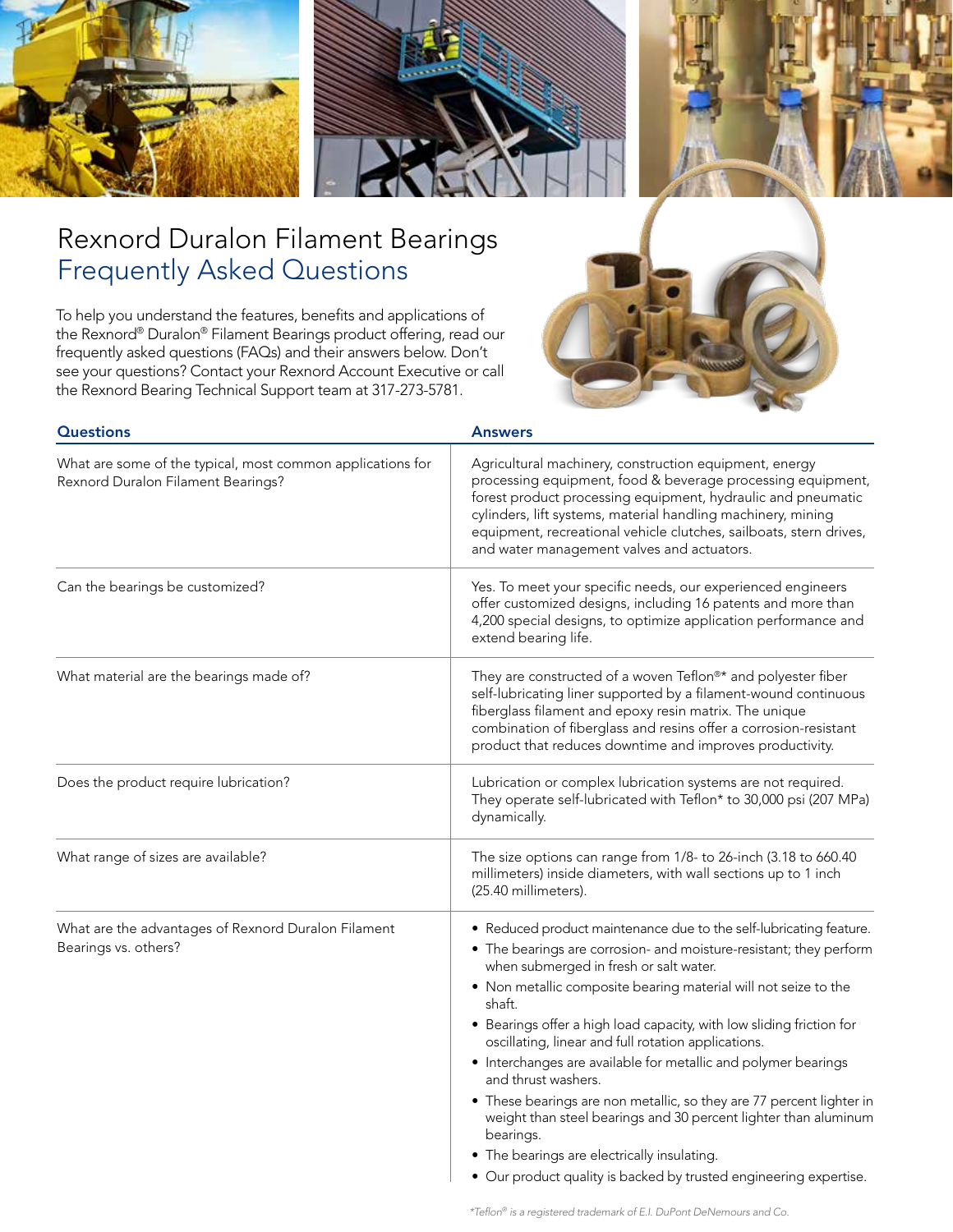| <b>Questions</b>                                                                              | <b>Answers</b>                                                                                                                                                                                                                                                                                                                                                                                                                                                                                                                                                                                                                                                                                                                                                                                                                                          |
|-----------------------------------------------------------------------------------------------|---------------------------------------------------------------------------------------------------------------------------------------------------------------------------------------------------------------------------------------------------------------------------------------------------------------------------------------------------------------------------------------------------------------------------------------------------------------------------------------------------------------------------------------------------------------------------------------------------------------------------------------------------------------------------------------------------------------------------------------------------------------------------------------------------------------------------------------------------------|
| What is the typical load capacity?                                                            | Typical dynamic loading is 4,000 to 30,000 psi (28 to 207 MPa).<br>The ultimate strength is 77,000 psi (531 MPa) for a 1/8-inch (3.18<br>millimeters) wall section.                                                                                                                                                                                                                                                                                                                                                                                                                                                                                                                                                                                                                                                                                     |
| What is the temperature range within which Rexnord Duralon<br>Filament Bearings can function? | Continuous: Cryogenic to 325 degrees Fahrenheit (F) (163 C)<br>Intermittent: To 400 F (204 C).<br>A special resin system is available for continuous up to 450 F<br>(232 C), intermittent to 500 F (260 C).                                                                                                                                                                                                                                                                                                                                                                                                                                                                                                                                                                                                                                             |
| What are filament bearings?                                                                   | "Filament" is a generic term to designate filament wound non<br>metallic composite bearings. In most cases, the structure of<br>the filament bearing is reinforced with continuous filaments<br>of fiberglass or some other material helically wound around a<br>mandrel.                                                                                                                                                                                                                                                                                                                                                                                                                                                                                                                                                                               |
| Are filament bearings and Rexnord Duralon Filament<br>Bearings the same thing?                | Yes. Rexnord Duralon Filament Bearings are commonly<br>referred to as filament or composite bearings.                                                                                                                                                                                                                                                                                                                                                                                                                                                                                                                                                                                                                                                                                                                                                   |
| How long have the bearings been on the market?                                                | Rexnord filament bearing material was originally developed for<br>the aerospace industry in 1966. The Duralon brand has been<br>available since 1972 for commercial applications.                                                                                                                                                                                                                                                                                                                                                                                                                                                                                                                                                                                                                                                                       |
| How many configurations of Rexnord Duralon Filament<br>Bearings are there?                    | They are available in seven configurations. All configurations<br>have unique features and advantages in specific applications.<br>The configurations include straight sleeve, hex and square<br>bore, annular, linear, flanged sleeves, thrust washers and special<br>designs.                                                                                                                                                                                                                                                                                                                                                                                                                                                                                                                                                                         |
| Are certain configurations better for certain applications?                                   | Yes. For example, straight sleeve configurations work well<br>in oscillatory (pivoting), linear sliding and slow-speed full<br>rotation applications like those found in recreational vehicle<br>clutches, construction equipment, and water management<br>butterfly valves. Hex and square bore configurations are used<br>in applications such as agriculture and wood processing<br>equipment, providing torque transmission or preventing shaft<br>rotation while allowing linear motion. Linear configurations<br>work well in harsh applications like contaminated or washdown<br>environments, as well as food packaging machinery and factory-<br>automated production lines. See our Rexnord Duralon Filament<br>Bearings Overview Brochure (BR1-006) at www.rexnord.com/<br>documentation for a full list of configurations and applications. |
| Does the Rexnord Bearing Mobile Pro™ app contain<br>information on these bearings?            | Yes. Features of the Rexnord Bearing Mobile Pro app include<br>technical information for Rexnord Duralon Filament Bearings as<br>well as Rexnord Roller, Ball and Cylindrical Bearings, interchange<br>guides for competitive bearings, FAQs for critical job site<br>questions, and more.                                                                                                                                                                                                                                                                                                                                                                                                                                                                                                                                                              |
| How can I download the Rexnord Bearing Mobile Pro app?                                        | Visit www.rexnord.com, hover over "Products & Services" near<br>the top of the site, click on "Bearings," then click on "What's<br>New" near the left side of the page.                                                                                                                                                                                                                                                                                                                                                                                                                                                                                                                                                                                                                                                                                 |
| Where can I get more information?                                                             | Contact your Rexnord Account Representative or call the<br>Rexnord Bearing Technical Support team at 317-273-5781.                                                                                                                                                                                                                                                                                                                                                                                                                                                                                                                                                                                                                                                                                                                                      |